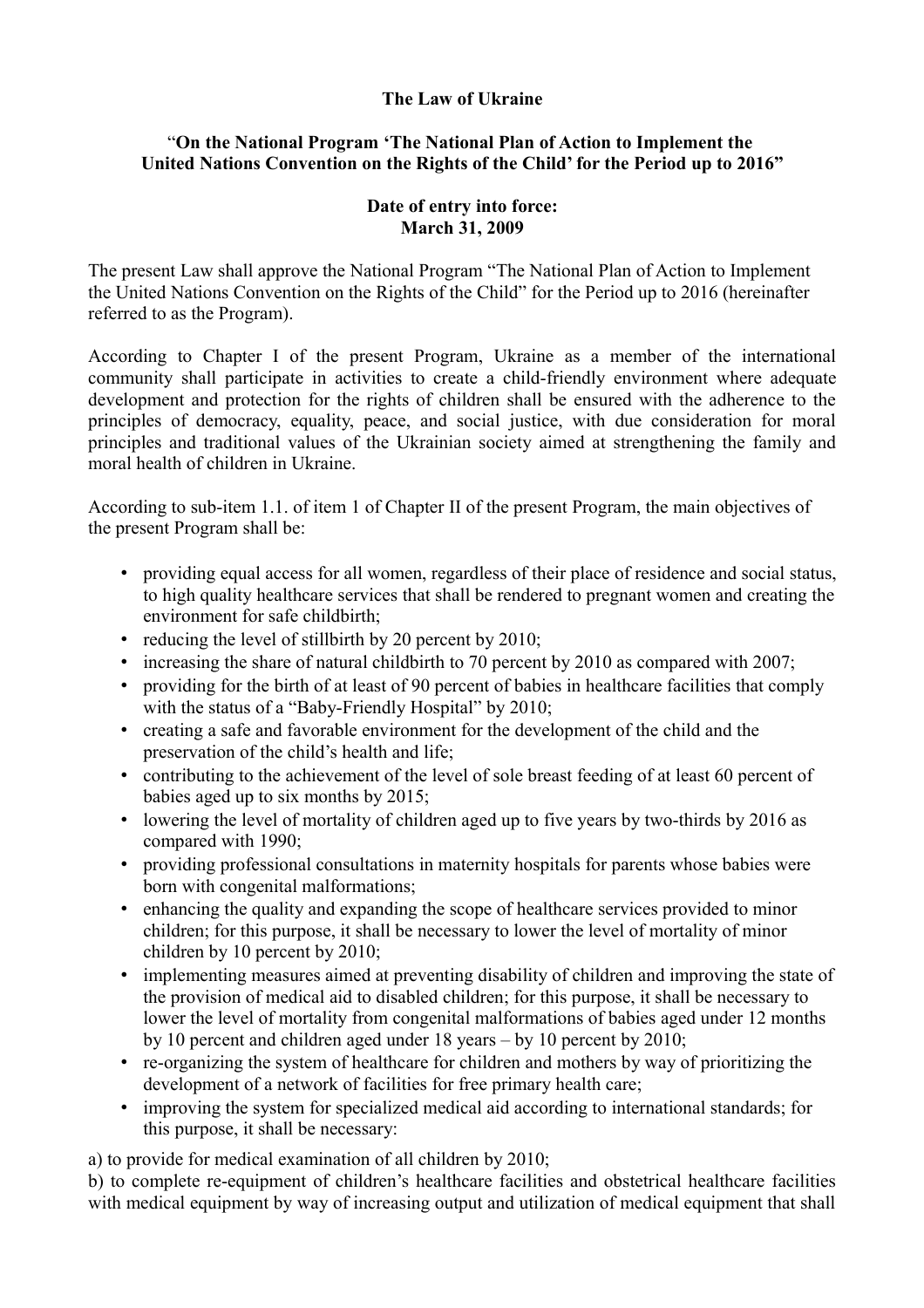be manufactured by domestic producers at least twofold by 2016;

c) to provide for the implementation of measures aimed at treating child pathologies that are currently not treated in Ukraine and to identify an effective and efficient mechanism for the relevant treatment of children in healthcare facilities of other countries.

Sub-item 1.3. of item 1 of Chapter II of the present Program shall identify the goal of rest and recreation: realization of the right of each child for rest and recreation by way of instituting a set of special measures of social, educational, medical, hygienic, and sports nature aimed at improving and strengthening the state of health of children and at organizing their interesting leisure.

The main objective shall be to preserve, develop and effectively and efficiently use the network of the relevant children's recreational facilities. For this purpose, it shall be necessary:

- to provide for recreation in children's recreational facilities at least of 50 percent and respectively at least of 70 percent of children of school age by 2010 and by 2016 respectively;
- to provide for recreation of all orphans and children deprived of parental care by 2010;
- to provide for recreation of at least of 70 percent of children from impoverished families, incomplete families and families having many children by 2010;
- to provide for the equipment of all children's recreational facilities, based on the principle of architectural accessibility, with arrangements to provide access for children and adults with limited physical abilities by 2016.

According to item 2 of Chapter II of the present Program, the goal of organizing education shall be to create equal conditions for access of every child to high quality education (preschool, secondary, out-of-school, vocational, and higher education) for the purpose of ensuring the development of the personality, the society and the state.

According to item 3 of Chapter II of the present Program, the goal of cultural and intellectual development shall be the development of creative potential of children and the organization of their aesthetic and patriotic upbringing.

According to sub-item 4.1. of item 4 of Chapter II of the present Program, the goal of social security and support for families with children shall be to create conditions for the establishment of family values, material security of families with children, the provision for their intellectual health, the training of responsible parenting, and the prevention of social orphanage.

According to sub-item 4.2. of item 4 of Chapter II of the present Program, the goal of preventing social orphanage, overcoming neglecting and homelessness among children shall be to organize effective work to prevent social orphanage, to rehabilitate homeless and neglected children, to develop family-based forms for upbringing children deprived of parental care, homeless and neglected children and children inclined to vagrancy.

The goal of protecting disabled children shall be to provide social security for disabled children, to provide high quality psychological, social and pedagogical, social and medical, legal, informational, and other services to disabled children and families that take care of them; to create conditions for realizing their personal potential (sub-item 4.4. of item 4 of Chapter II of the present Program).

Sub-item 4.6. of item 4 of Chapter II of the present Program shall identify that the goal of combating the use of child labor shall be to prevent the worst forms of child labor and to eliminate them by way of introducing effective and efficient economic, legal and social mechanisms aimed at preventing violations of the legislation related to the use of child labor.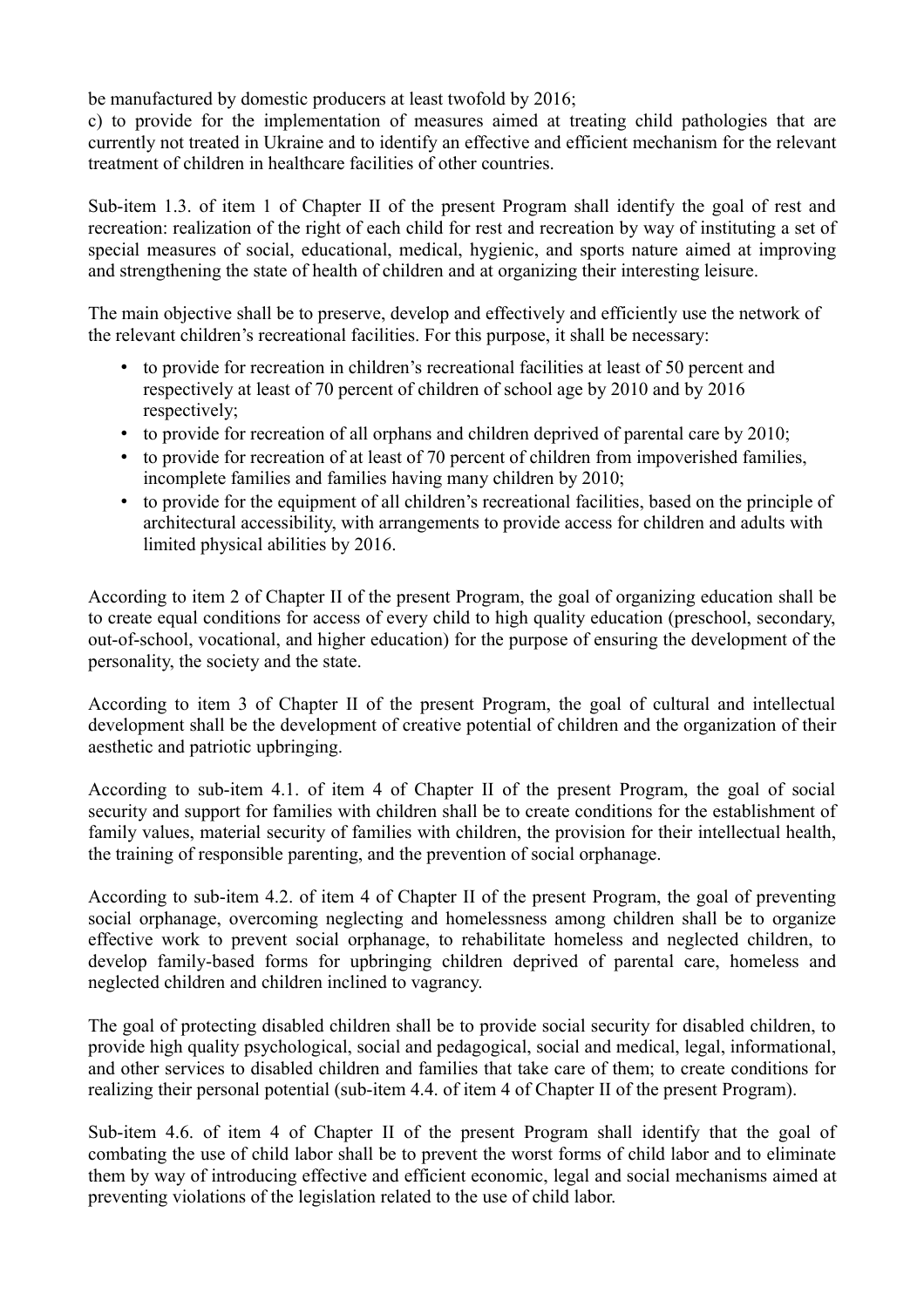Item 5 of Chapter II of the present Program shall provide for enhancing the role of the territorial community in the solution of issues of protecting the rights of and developing children. The goal of such enhancement shall be to enliven the participation of the territorial community in protecting the rights of and developing children by way of involving representatives of the community in activities in the interests of children.

Financing for the present Program shall be provided at the expense of funds of the State Budget of Ukraine, the budget of the Autonomous Republic of Crimea, local budgets, as well as at the expense of other sources that shall not contradict the legislation of Ukraine (Chapter III of the present Program).

According to Chapter IV of the present Program, coordination of activities of bodies of executive power and bodies of local government, monitoring and evaluation of how the Program is implemented with respect to the support for the rights and freedoms of children shall be entrusted to the Inter-Departmental Commission for Issues of Childhood Protection. Information on the measures implemented and the results achieved shall be included in periodical reports of Ukraine to the United Nations Committee on the Rights of the Child. The Cabinet of Ministers of Ukraine shall develop and approve measures to implement the present Program and the approximate volume of their financial support for the next year.

The expected results of the implementation of the present Program shall be:

- instituting a system at the state level for protecting children and preserving their health;
- creating conditions for full-fledged life in the society for disabled children and children requiring correction of physical and (or) mental development to make it possible for them to receive education and to find employment in the future;
- enlivening the process of forming a healthy way of life among children and providing for their broad involvement in physical training and sports;
- creating a system for the provision of children with psychological, social and pedagogical, social and medical, legal, informational, and other services, regardless of their place of residence;
- providing for the preservation and strengthening of the material and technical base of healthcare, educational and cultural facilities;
- reforming the system of facilities for orphans and children deprived of parental care;
- developing and instituting a mechanism for financing the needs of orphans and children deprived of parental care on the basis of the principle "money follows the child";
- disseminating the practice of placing orphans and children deprived of parental care into families;
- creating the conditions for enlivening national adoption;
- providing protection for children who are refugees;
- reinforcing the combat against children trafficking, providing children with the protection against sexual exploitation and other forms of cruel treatment;
- enlivening activities of bodies of executive power, bodies of local government and the public regarding the support for families with children;
- popularizing the national culture and cultural heritage, national and patriotic upbringing of children and carrying out activities to reveal and to support gifted children;
- providing for broad participation of children in the life of the society;
- enlivening activities of territorial communities in the area of the protection for the rights of children;
- providing for the distribution of social advertisement and broad coverage in the mass media of issues of social and legal protection for children and the adherence to the provisions of